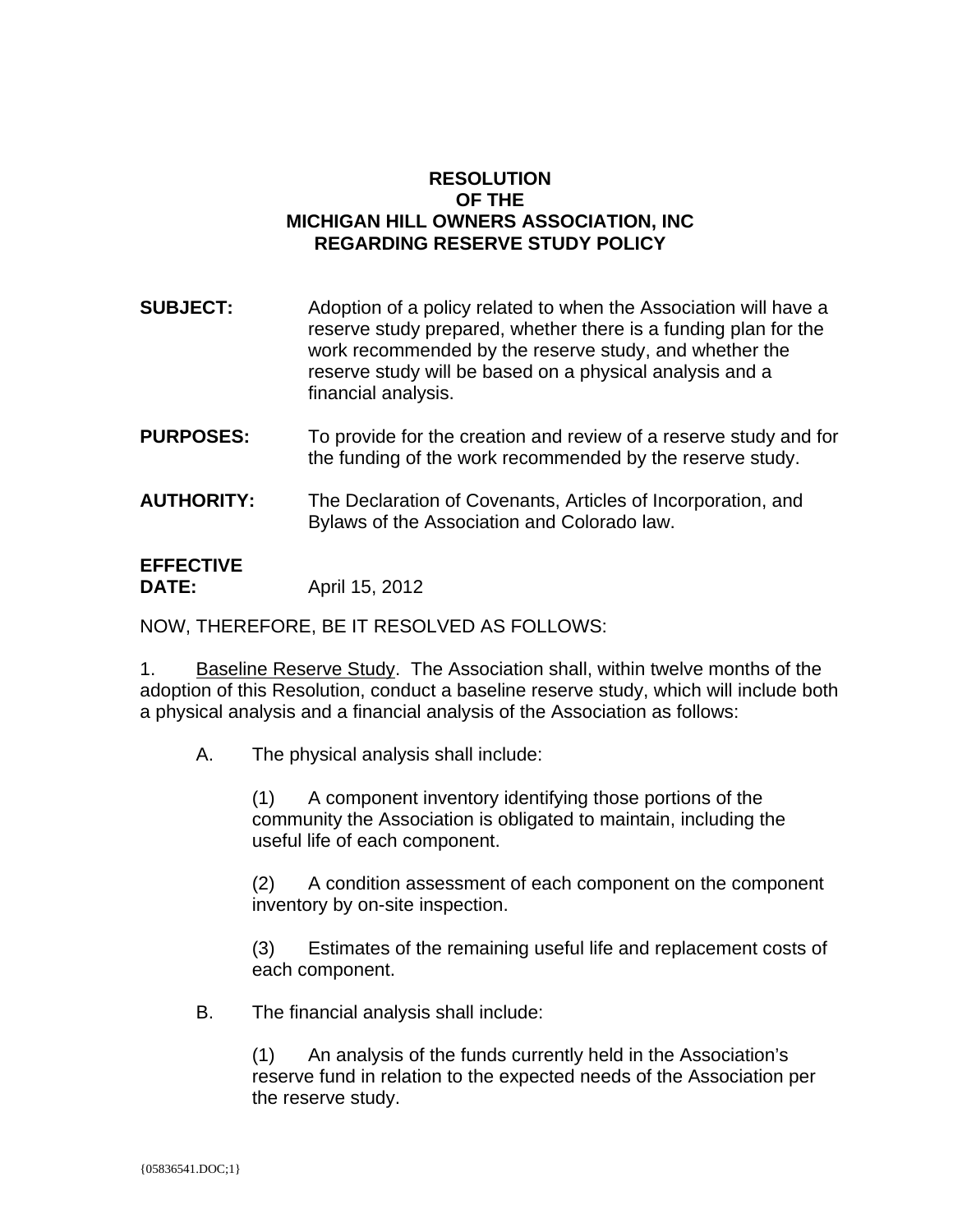(2) A future funding plan to meet the requirements of the reserve study.

### 2. Update of the Reserve Study.

A. The Association shall cause the reserve study, including both the physical and financial analysis, to be evaluated by the Board of Directors and if deemed necessary, with the advice of a reserve study specialist at least every three years to determine increases in replacement costs and decreases in remaining useful lives of the components of the reserve study to adequately address changes to be made to the reserve study. In determining whether an update to the reserve study is needed more often than every three years, the Association shall consider the following:

(1) Whether the Association added or replaced any significant common elements.

(2) Whether the common elements sustained extreme wear and tear from harsh weather or lack of maintenance.

(3) Whether local inflation for materials and labor has substantially increased.

(4) Whether the Association has deferred any replacements or moved up replacements from the scheduled dates of replacement.

(5) Whether reserve income and expenses have occurred as planned.

(6) Whether there have been any new technological changes or improved product development that might result in a component change.

B. In determining whether a site visit is required in any given year in order to update the reserve study, the Association shall take into consideration the following:

(1) Any special or extraordinary issues facing the community (such as an increase in roof leaks or other maintenance issues).

(2) Increased deterioration in any components beyond normal wear and tear.